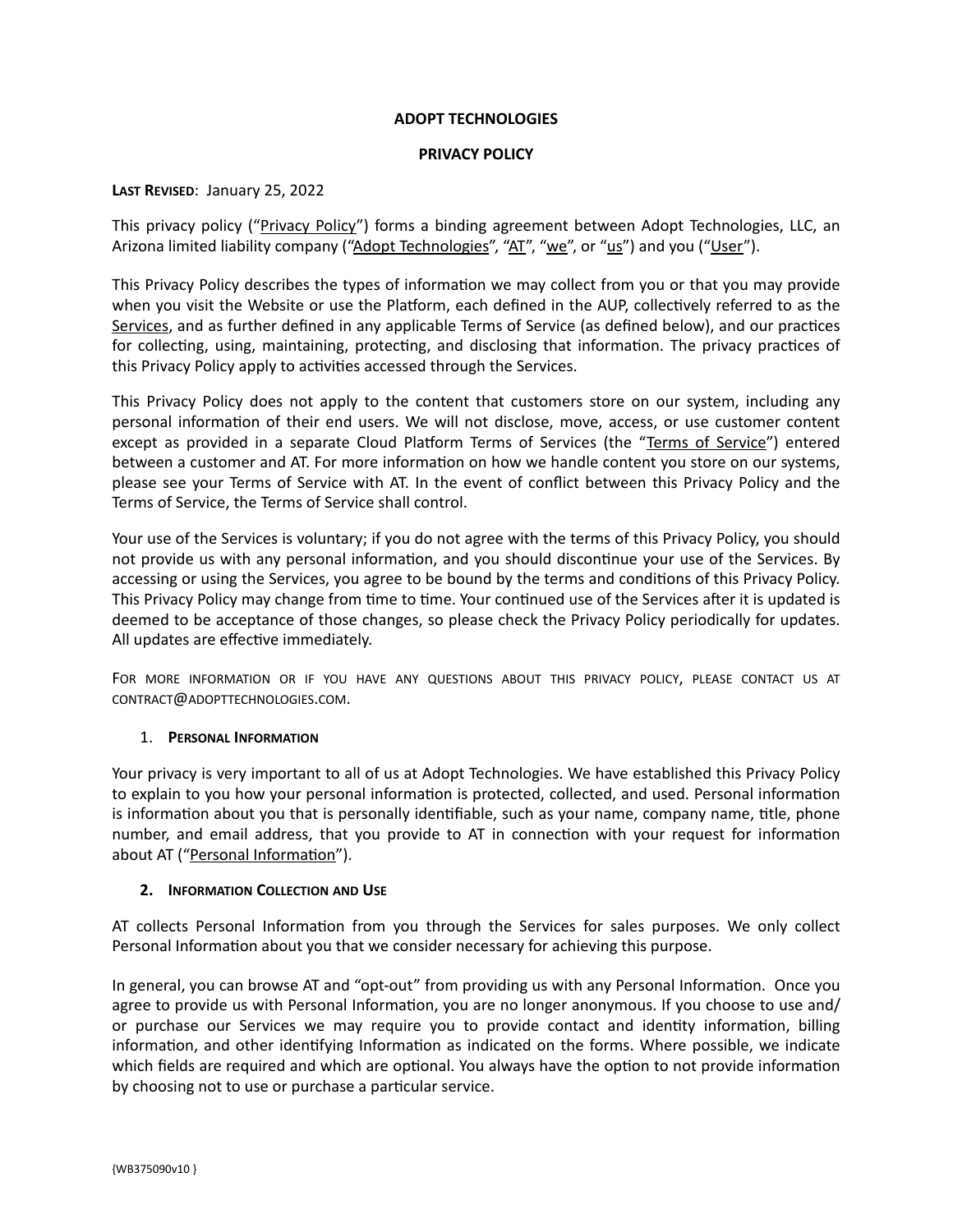We collect several types of information from and about users of our Services, including:

- Personal Information.
- Information that is about you but individually does not identify you; and/or
- Information about your internet connection, the equipment you use to access our Services and usage details.

We collect this information:

- Directly from you when you provide it to us.
- Automatically as you navigate through the Services. Information collected automatically may include usage details, IP addresses, and information collected through, cookies, web beacons, and other tracking technologies.

The information we collect on or through our Services may include:

- Information that you provide by filling in forms provided through our Services. This includes information provided at the time of requesting information about our service, subscribing to our service, or requesting further services. We may also ask you for information when you report a problem with our Services.
- Records and copies of your correspondence (including email addresses), if you contact us.

We may track certain information based upon your behavior while using the Services. We use this information to do internal research on our users' demographics, interests, and behavior to better understand our customers. This information may include, but not be limited to, the URL that you just came from, which URL you go to next, your computer browser information, and your IP address.

If you send us personal correspondence, such as emails or letters, or if other users or third parties send us correspondence about your activities or postings on AT, we may collect and retain such information in a file specific to you.

All information collected by AT is used for internal purposes of providing the Services, to support customers, and to improve the Services. Aggregating non-identifying information supplied by customers allows AT to understand its customer base and provide improvements. All customers may opt to remove their Personal Information from our live database by contacting AT in writing and canceling its use of the Services.

We us a service, listed below, for **advertising based on your web activity, or remarketing**. We use this to show ads to visitors that have been to our websites, on Google, Facebook, LinkedIn, and other participating websites. If you have an account with any of the vendors below, their privacy policy may allow them to connect the fact that you have been to our websites and the pages you have viewed with your profile. Your anonymous browsing behavior may in turn be shared by the following partners as outlined in their privacy policies. **We do not share any personal information with these vendors***.*

• Adroll: [Read Adroll's privacy policy here.](https://www.adroll.com/en-AU/about/privacy)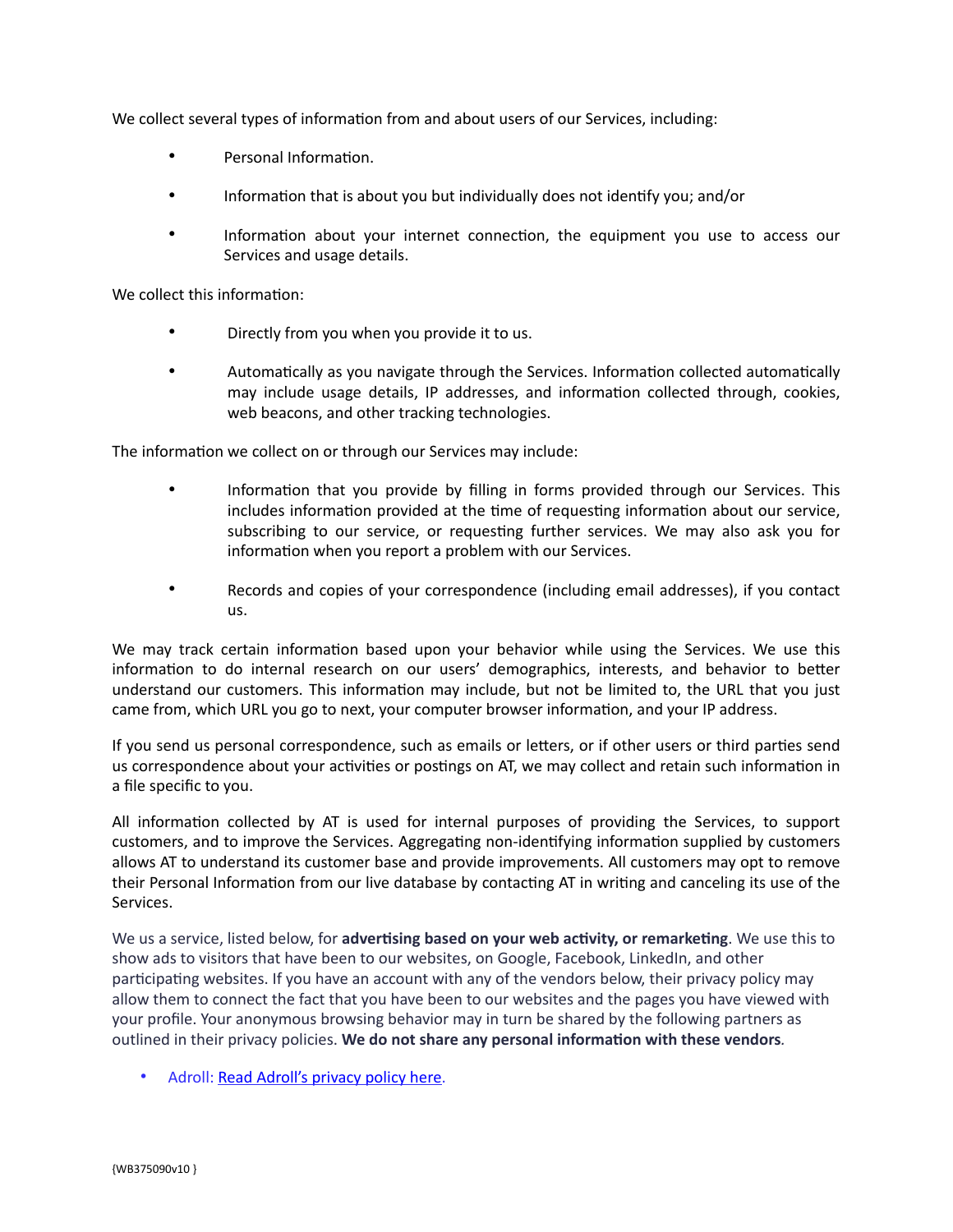Functional site features – vendors that may collect **anonymous** data on our behalf:

- Google Analytics: We use Google Analytics to analyze the performance of our websites and follow up on the effectiveness of ou marketing efforts. Google Analytics allow us to analyze data in aggregate, we do not collect or store any personal information in Google Analytics. Read [Google's privacy policy here](http://www.google.com/intl/en/policies/privacy/).
- Leadlander: We use Leadlander to find out the names of companies visit our websites and what pages visitors from those companies have viewed. Leadlander does not collect any personal information on our websites, but you may have provided them with information on other websites that also use Leadlander, and that information may then be connected to your visit on our websites. [Read Leadlander's privacy policy here.](https://www.leadlander.com/privacy.html)

## **3. USE OF PERSONAL INFORMATION**

We use your Personal Information, and other information we obtain from your current and past activities on AT to: present our Services and its contents to you; resolve disputes; troubleshoot problems; measure consumer interest in our products and services; inform you about online and offline offers, products, services, and updates; customize your experience on AT; detect and protect us against error, fraud and other criminal activity; provide you with notices about your account/subscription, including expiration and renewal notices; to carry out our obligations and enforce our rights arising from any contracts entered into between you and us, including for billing and collection; enforce our Terms of Service; and as otherwise described to you at the time of collection. We may compare and review your Personal Information for errors, omissions, and accuracy.

You agree that we may use your Personal Information, including your email address, to improve our marketing and promotional efforts, to analyze AT usage, to improve the Services, and to customize AT's content, layout, and services. These uses improve our Services and better tailor it to meet your needs, so as to provide you with a smooth, efficient, safe, and customized experience.

AT does not share Personal Information except: (1) as requested by law enforcement agencies or required by law; (2) to maintain the security of the Services, network, and data, including by assisting third party claimants in investigating security breaches; (3) to collect money owed to AT, including through legal proceedings; (4) to identify, contact, or take legal action against customers or third parties violating the Acceptable Use Policy, the property rights of others, or otherwise violating the law; and (5) to employ independent contractors to help run the Services, and such contractors may have access to data, similar to the access we give our employees.

#### **4. INFORMATION SHARING AND DISCLOSURE**

As a matter of policy, we do not sell, rent, or share any of your Personal Information, including your email address, to third parties for their marketing purposes without your explicit consent. However, you acknowledge and agree that AT may occasionally send you administrative communications regarding your account via email. Additionally, the following describes some of the ways that your Personal Information may be disclosed in the normal scope of business to provide our Services and products to customers:

• Purpose: We may disclose your Personal Information to fulfill the purpose for which it is provided.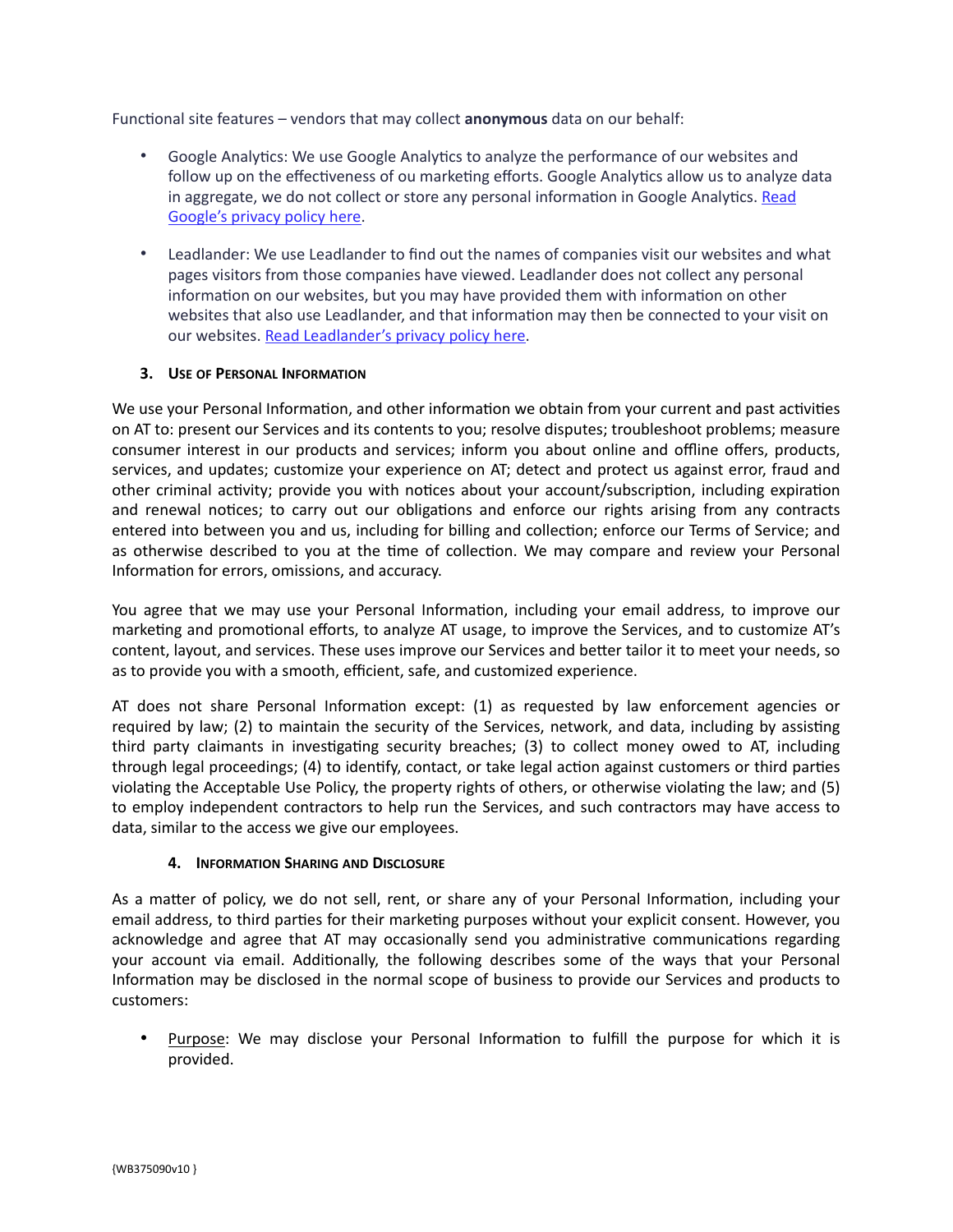- External Service Providers: There may be separate services offered by third parties that we refer to as external service providers ("ESP") that may be complementary to your use of the Services. If you choose to use these separate services or products, disclose information to the ESP, and/or grant them permission to collect information about you, then their use of your information is governed by their privacy policy. We do not disclose your Personal Information, including your email address, to ESP unless you provide your explicit consent. With your consent, we may provide some of your Personal Information to the ESP offering such services, for your convenience. To prevent our disclosure of your Personal Information to an ESP, you can decline such consent or simply not use their services or products. Because we do not control the privacy practices of these third parties, you should evaluate their practices before deciding to use their services.
- Internal Service Providers: We may use third parties that we refer to as internal service providers ("ISP") to facilitate or outsource one or more aspects of the business, product, and service operations that we provide to you. Therefore, we may provide some of your Personal Information, including your email address, directly to these ISP's. These ISP are subject to confidentiality agreements with us and other legal restrictions that prohibit their use of the Personal Information provided to them for purposes other than to facilitate the outsourced AT operation. However, you may provide the ISP with permission to use the Personal Information for additional uses. If you provide additional information to an ISP directly, then their use of your Personal Information is governed by their applicable privacy policy.
- Buyers or Successors: We may disclose your Personal Information to a buyer or other successor in the event of a merger, divestiture, restructuring, reorganization, dissolution, or other sale or transfer of some or all of AT assets, whether as a going concern or as part of bankruptcy, liquidation, or similar proceeding, in which personal information held by AT about our Services users is among the assets transferred.
- Legal Requests: We will cooperate with law enforcement inquiries, as well as other third parties to enforce laws, such as: intellectual property rights, fraud and other rights, to help protect you, other users, and AT from bad actors. Therefore, in response to a verified request by law enforcement or other government officials relating to a criminal investigation or alleged illegal activity, we can (and you authorize us to) disclose your name, city, state, telephone number, email address, username history, and fraud complaints without a subpoena. Without limiting the above, in an effort to respect your privacy, we will not otherwise disclose your Personal Information to law enforcement or other government officials without a subpoena, court order or substantially similar legal procedure, except when we believe in good faith that the disclosure of information is necessary to prevent imminent physical harm or financial loss, or report suspected illegal activity.
- Deep Packet Inspection. We may track the IP addresses of computers communicating with our customers' systems and inspects data packets (also known as "Deep Packet Inspection" or "DPI") solely for the purpose of identifying and preventing specific threat types. Data described in the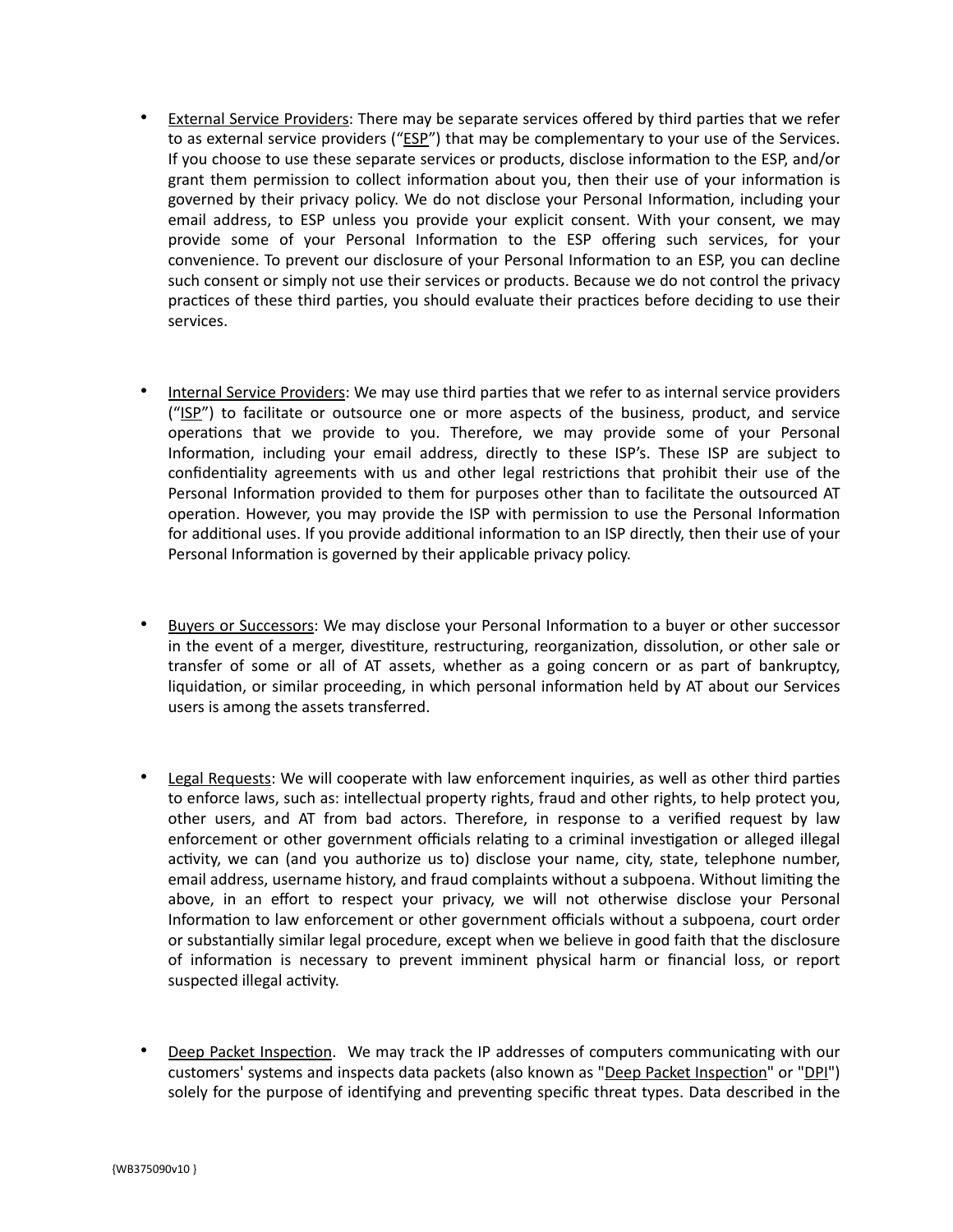preceding sentence may include Personal Information, including information belonging to our customers' own customers and their virtual machine users. We use this data solely to maintain the security of the Service. We may also block access to websites, email content and internet content which shows potential for harming our Service. We also use an intrusion protection system to actively block connections from certain computers which have shown attempts to gain access into the system surreptitiously.

- Aggregate Information: We may disclose aggregated information about our Customers, and information that does not identify any individual, without restriction.
- Other Disclosures: We may also disclose your Personal Information: (1) to enforce or apply our Acceptable Use Policy and other agreements; or (2) if we believe disclosure is necessary or appropriate to protect the rights, property, or safety of AT, our customers, or others.

Due to the existing regulatory environment, we cannot ensure that all of your private communications and other Personal Information will never be disclosed in ways not otherwise described in this Privacy Policy. By way of example (without limiting the foregoing), we may be forced to disclose Personal Information, including your email address, to the government or third parties under certain circumstances, third parties may unlawfully intercept or access transmissions or private communications, or users may abuse or misuse your Personal Information that they collect from AT. Therefore, although we use industry standard practices to protect your privacy, we do not promise, and you should neither rely upon nor expect, that your Personal Information or private communications will always remain private.

# **5. DATA PROTECTION AND SECURITY**

We follow generally accepted industry standards to protect Personal Information, including your email address, submitted to us, both during transmission and once we receive it. Although we make good faith efforts to store collected information in a secure operating environment not available to the public, no method of transmission over the Internet, or method of electronic storage, is 100% secure. Therefore, while we strive to use commercially acceptable means to protect your Personal Information, we cannot guarantee its absolute security. Any transmission of personal information is at your own risk. We are not responsible for circumvention of any privacy settings or security measures.

# **6. REPORTING MISUSE OF DATA**

Customers and other third parties should contact us as soon as there is any suspected misuse of their Personal Information or other data. All such inquiries or complaints should be directed to us via email to contract@adopttechnologies.com.

# **7. NOT APPLICABLE TO HOSTED DATA**

This Privacy Policy does not apply to data stored by AT on behalf of its customers who enter into a Services Agreement with AT for AT to host their data. AT is not responsible for use or misuse of data by any third party.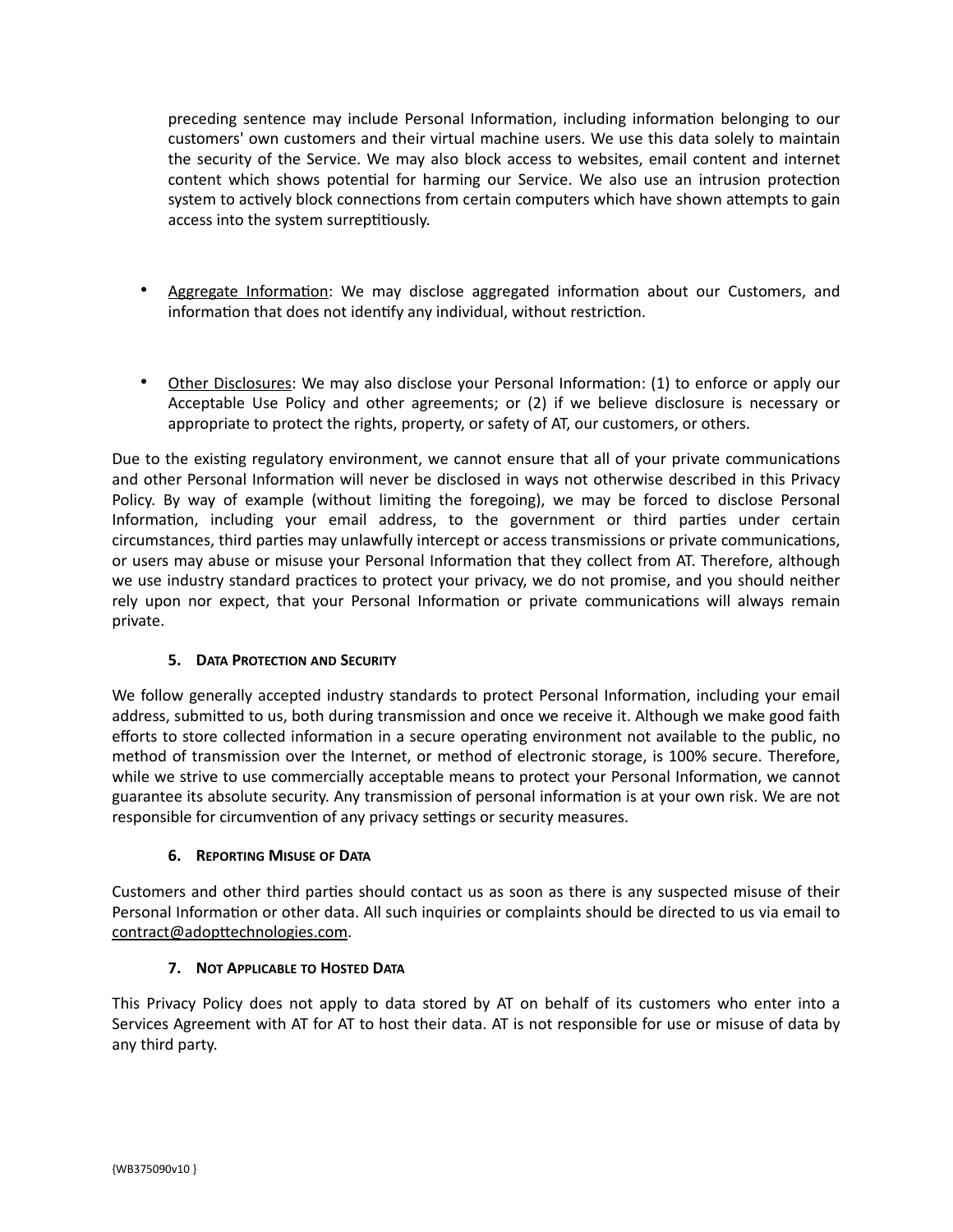# **8. LINKS TO OTHER COMPANY PLATFORMS**

The Services may contain links to other websites that are not owned or under AT control. Please be aware that we are not responsible for the privacy practices of such third parties. We encourage you to read the privacy statements of each and every third-party platform that collects Personal Information. This Privacy Policy applies only to information collected by AT.

## **9. SERVICE PROVIDERS**

AT does not disclose Personal Information to third parties, except when AT may need to provide a User's Personal Information to third parties to deliver specific services to the User. These third parties have their own privacy policies and AT does not monitor, verify, or otherwise control the use or implementation of any third party's privacy policy.

## 10. **USER INFORMATION UPDATES OR REMOVAL**

You may, at any time, choose to correct or update the information you have submitted to AT, by contacting AT regarding at contract@adopttechnologies.com.

# **11. CHILDREN UNDER THE AGE OF 13**

We do not collect any information from children under the age of 13. If you believe that a child has provided us with Personal Information without the consent of his or her parent or guardian, please contact us at [email address]. If we become aware that a child under age 13 has provided us with Personal Information, we will delete it.

#### **12. NOTICE TO RESIDENTS OF COUNTRIES OUTSIDE THE UNITED STATES OF AMERICA**

AT is headquartered in the United States of America. Personal Information may be accessed by us or transferred to us in the United States or to our affiliates, business partners, or service providers elsewhere in the world. By providing us with Personal Information, you consent to this transfer. We will protect the privacy and security of Personal Information according to this Privacy Policy, regardless of where it is processed or stored.

# **13. CHOICES ABOUT HOW WE USE AND DISCLOSE YOUR INFORMATION**

We strive to provide you with choices regarding the Personal Information you provide to us. We have created mechanisms to provide you with the following control over your information:

- **Tracking Technologies and Advertising**. You can set your browser to refuse all or some browser cookies, or to alert you when cookies are being sent. To learn how you can manage your Flash cookie settings, visit the Flash player settings page on Adobe's website. If you disable or refuse cookies, please note that some parts of this Site may then be inaccessible or not function properly.
- **Disclosure of Your Information for Third-Party Advertising**. If you do not want us to share your Personal Information with unaffiliated or non-agent third parties for promotional purposes, you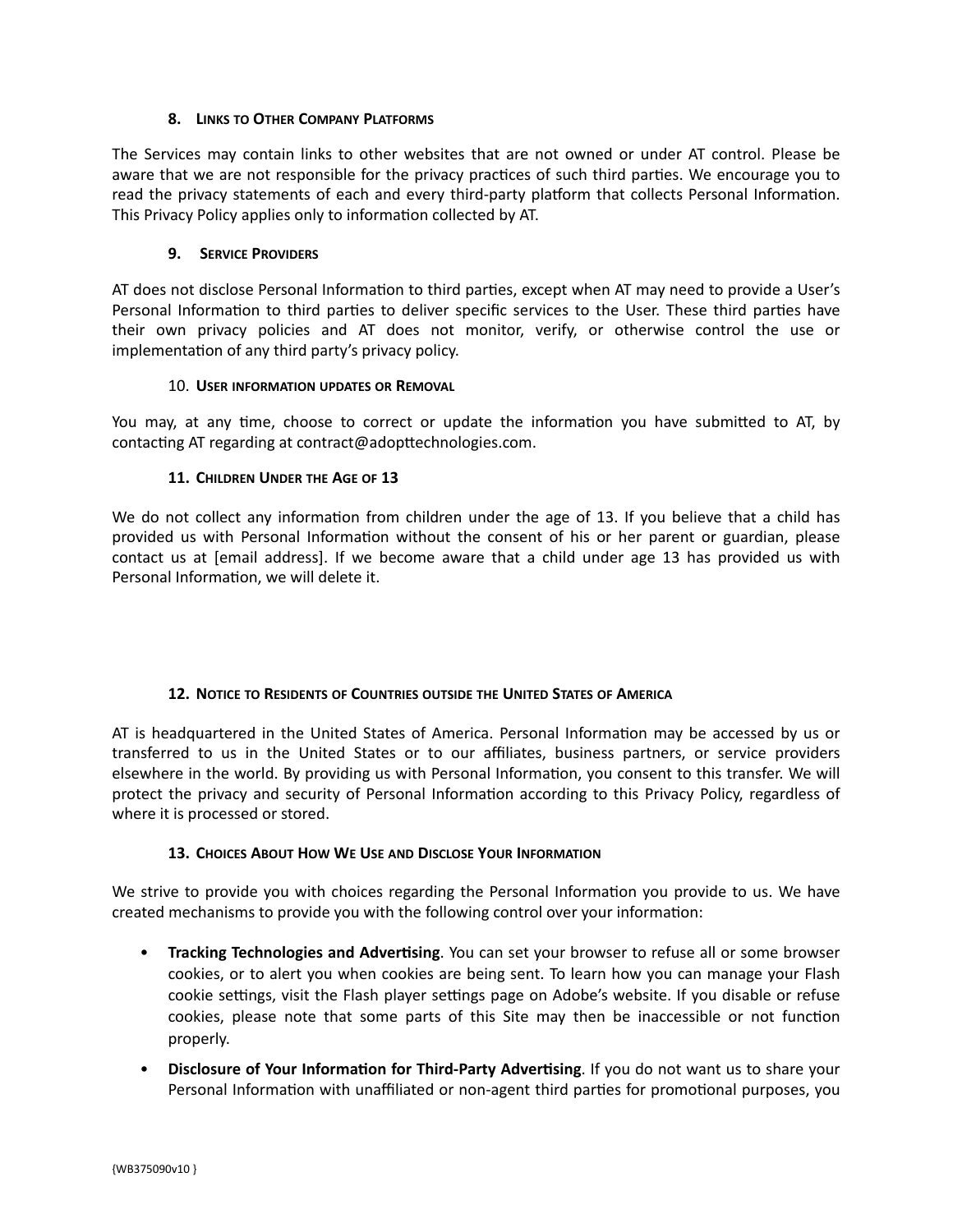can opt-out by using the opt-out method. You can also always opt-out by sending us an email stating your request to [contract@adopttechnologies.com](mailto:contract@adopttechnologies.com).

- **Promotional Offers from the Company**. If you do not wish to have your email address/contact information used by us to promote our own or third parties' products or services, you can optout by sending us an email stating your request to [contract@adopttechnologies.com](mailto:contract@adopttechnologies.com). If we have sent you a promotional email, you may send us a return email asking to be omitted from future email distributions. This opt out does not apply to information provided to us as a result of a product purchase, warranty registration, product service experience, or other transactions.
- **Targeted Advertising**. If you do not want us to use information that we collect or that you provide to us to deliver advertisements according to our advertisers' target-audience preferences, you can opt-out by contacting us at [contract@adopttechnologies.com.](mailto:contract@adopttechnologies.com) For this optout to function, you must have your browser set to accept browser cookies. We do not control third parties' collection or use of your information to serve interest-based advertising. However, these third parties may provide you with ways to choose not to have your information collected or used in this way. You can opt out of receiving targeted ads from members of the NAI on the its website at [www.networkadvertising.org](http://www.networkadvertising.org).

## **14. RIGHTS TO ACCESS AND CONTROL YOUR PERSONAL INFORMATION**

Any personal data that we collect is based upon your consent as detailed in this Privacy Policy. You have many choices concerning the collection, use, and sharing of your data, including the ability to:

- **Delete Data:** You may request that we delete your Personal Information. Please note that we cannot delete your Personal Information except by also deleting your user account.
- **Change or Correct Data**: You can also ask us to change, update, or fix your data in certain cases, particularly if it's inaccurate. We may not accommodate a request to change information if we believe the change would violate any law or legal requirement or cause the information to be incorrect.
- **Object to, or Limit or Restrict, Use of Data:** You may request that we do not use your Personal Information, but keep in mind that this will terminate our ability to provide any Service(s) to you.
- **Right to Access and/or Take Your Data:** You can ask us for a copy of your Personal Information.

You may send us an email at contract@adopttechnologies.com to request access to, obtain copies of, correct, or delete any Personal Information that you have provided to us.

#### **15. YOUR CALIFORNIA PRIVACY RIGHTS**

California Civil Code Section § 1798.83 permits Users of our Services that are California residents to request certain information regarding our disclosure of personal information to third parties for their direct marketing purposes. To make such a request, please send an email to contract@adopttechnologies.com or write us at: Adopt technologies, LLC, Attn: Contract Manager, 2414 E. Paradise Lane, Suite 200, Phoenix, AZ 85032

# **16. QUESTIONS**

Users with questions, concerns, disputes, or complaints about this Privacy Policy and any of the aforementioned statements may contact AT either via email: contract@adopttechnologies.com or via